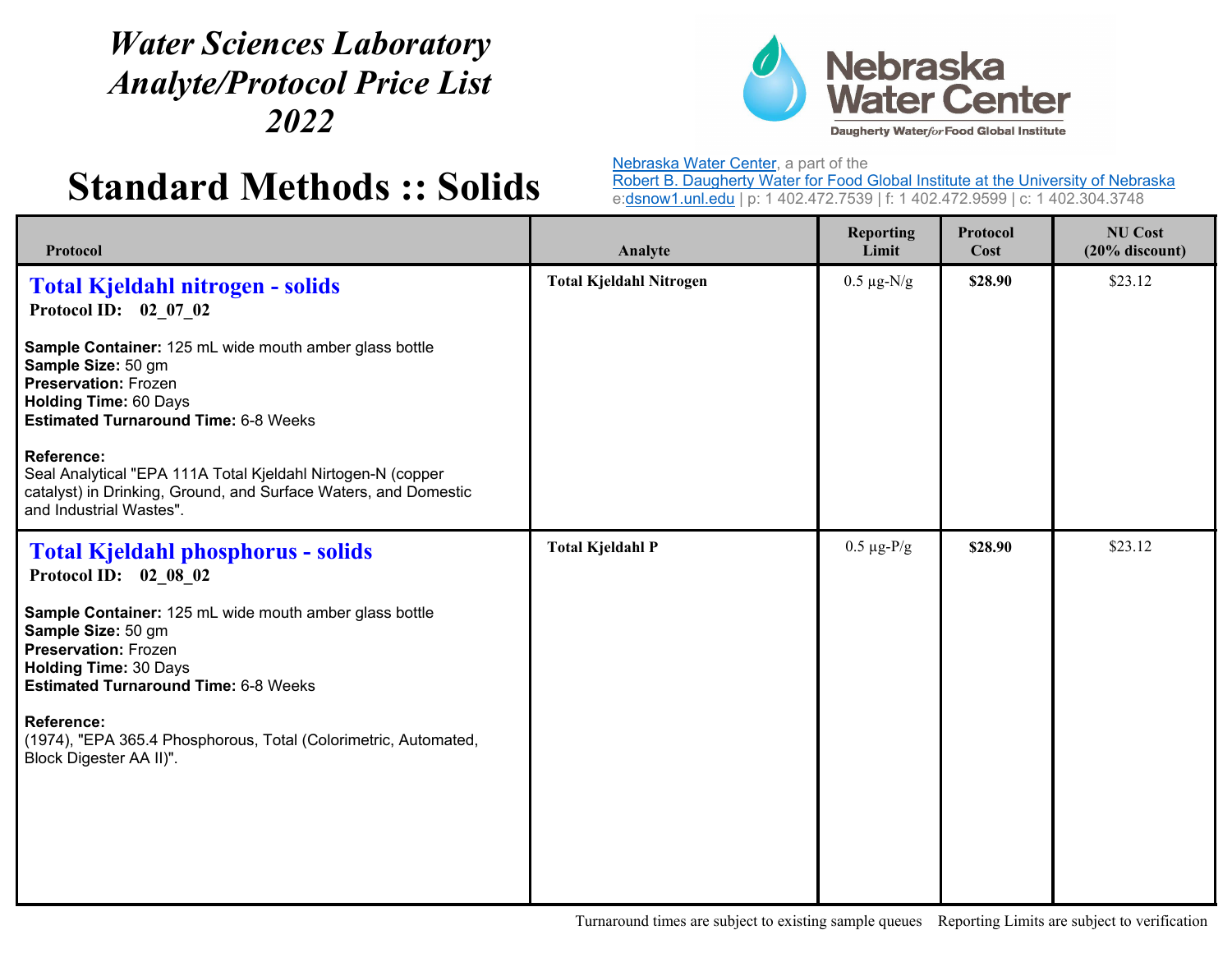| Protocol                                                                                                                                                                                                                           | Analyte                                      | <b>Reporting</b><br>Limit        | Protocol<br>Cost | <b>NU Cost</b><br>$(20%$ discount) |
|------------------------------------------------------------------------------------------------------------------------------------------------------------------------------------------------------------------------------------|----------------------------------------------|----------------------------------|------------------|------------------------------------|
| <b>Total organic carbon in soil</b><br>Protocol ID: 04 06 02                                                                                                                                                                       | <b>TOC</b>                                   | $0.5 \ \mu g/g$                  | \$23.10          | \$18.48                            |
| Sample Container: 125 mL wide mouth amber glass bottle<br><b>Sample Size: Pending</b><br><b>Preservation: Frozen</b><br><b>Holding Time: 60 Days</b><br><b>Estimated Turnaround Time: 6-8 Weeks</b>                                |                                              |                                  |                  |                                    |
| <b>Reference:</b><br>Islam, K. R., & Weil, R. R. (1998), "A rapid microwave digestion<br>method for colorimetric measurement of soil organic carbon.",<br>Communications in Soil Science & Plant Analysis 29(15-16),<br>2269-2284. |                                              |                                  |                  |                                    |
| <b>Extractable organic carbon from soil</b><br>Protocol ID: 05 01 02                                                                                                                                                               | <b>DOC</b>                                   | $0.5 \mu g C/g$                  | \$23.10          | \$18.48                            |
| Sample Container: 125 mL wide mouth amber glass bottle<br>Sample Size: 5 gm<br><b>Preservation:</b> Add sulfuric acid to pH < 2, Cool, < 6°C<br><b>Holding Time: 28 Days</b><br><b>Estimated Turnaround Time: 6-8 Weeks</b>        |                                              |                                  |                  |                                    |
| <b>Reference:</b><br>"Standard Methods 5310 - Total Organic Carbon",                                                                                                                                                               |                                              |                                  |                  |                                    |
| <b>Nitrate-N</b> in soil (KCl extraction)<br>Protocol ID: 13_02_02                                                                                                                                                                 | <b>Moisture</b><br>NH <sub>4</sub> N<br>NO3N | $0.1 \mu g/g$<br>$0.1 \ \mu g/g$ | \$25.20          | \$20.16                            |
| Sample Container: 125 mL wide mouth amber glass bottle<br>Sample Size: 50 gm<br><b>Preservation:</b> Add sulfuric acid to pH < 2, Cool, < 6°C<br><b>Holding Time: 90 Days</b><br><b>Estimated Turnaround Time: 6-8 Weeks</b>       | pH<br><b>Soil Conductivity</b>               |                                  |                  |                                    |
| <b>References:</b><br>Spalding, RF, Kitchen L. (1988), "Spalding, Roy F., and Lisa A.<br>Kitchen. "Nitrate in the intermediate vadose zone beneath irrigated<br>cropland", Groundwater Monitoring & Remediation 8(2), 89-95.       |                                              |                                  |                  |                                    |
| (1993), "Nitrate-N movement in a fine-textured vadose zone",<br>Journal Soil Water Conservation 48(4), 350-354.                                                                                                                    |                                              |                                  |                  |                                    |